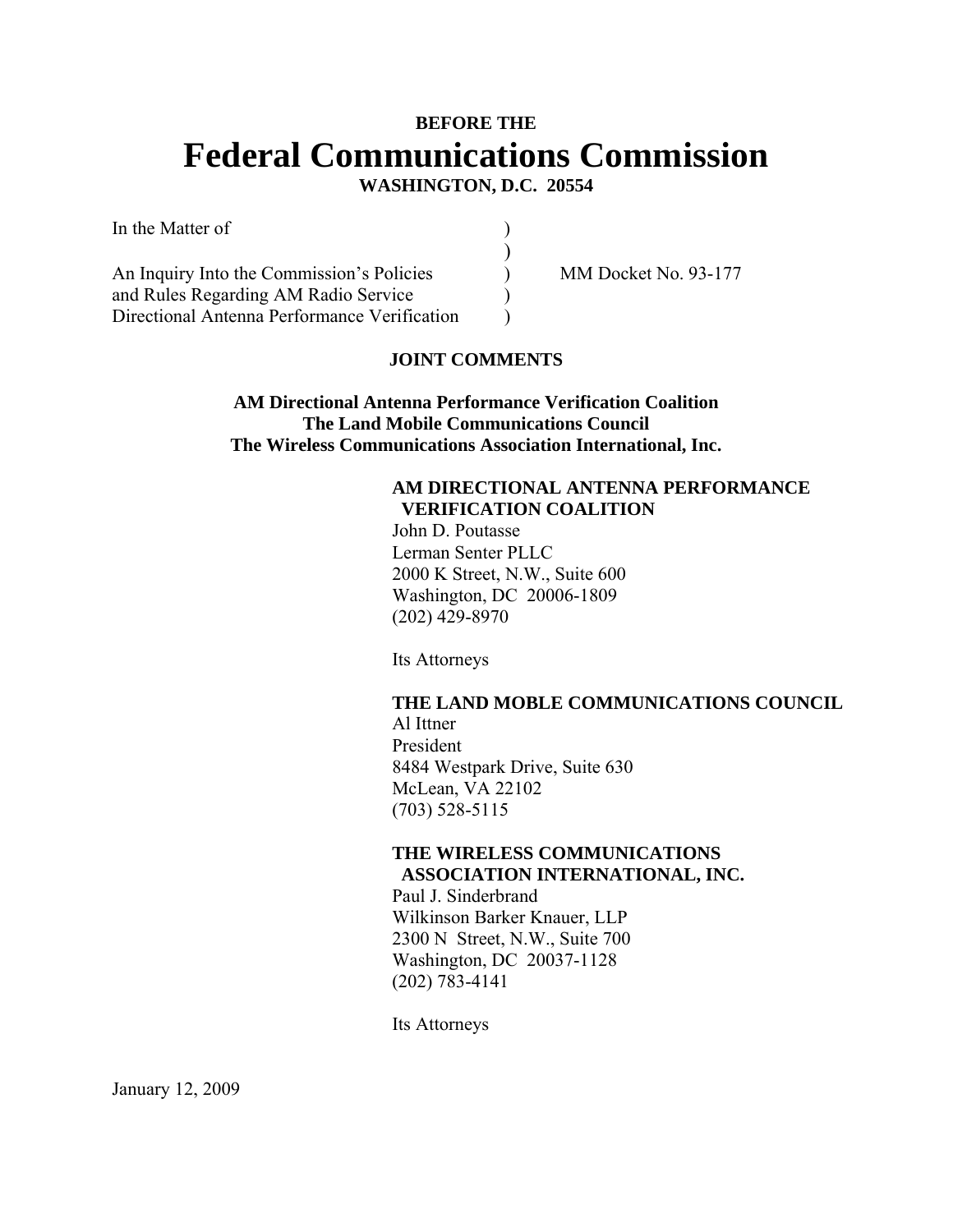## **TABLE OF CONTENTS**

| $I_{\cdot}$ | Clarification of Measuring Point for Ascertaining Whether a Tower is in the Immediate      |
|-------------|--------------------------------------------------------------------------------------------|
|             | II. Towers Subject to the New Rules and the Categorical Exemption for Antennas and Antenna |
|             |                                                                                            |
|             | IV. Credible Demonstrations of Interference Falling Outside the AM Antenna Protection      |
|             | V. Software to Ascertain Whether a Tower Proposal Falls within the AM Antenna Protection   |
|             |                                                                                            |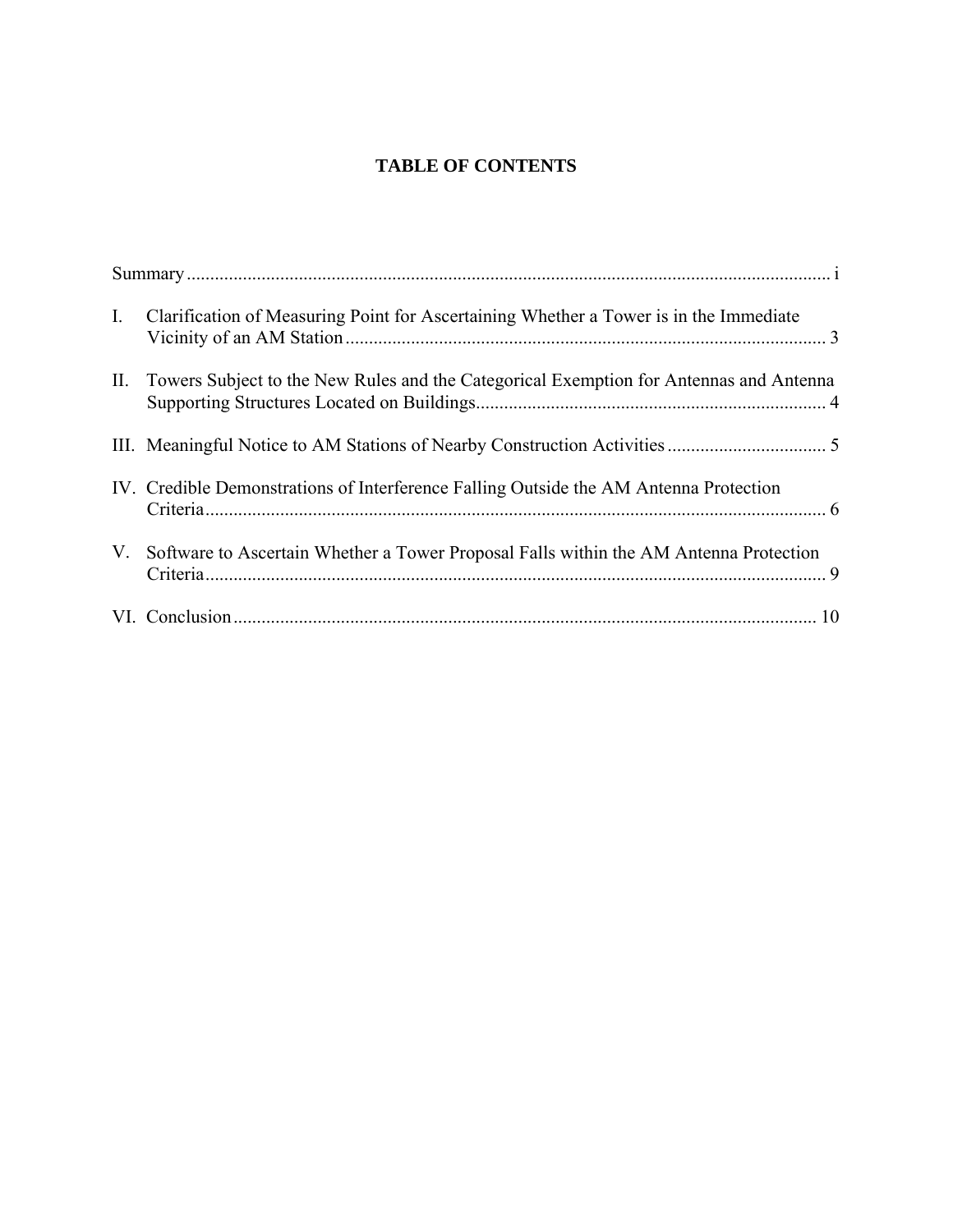#### **Summary**

The Joint Commenters applaud the Commission's efforts to both update and consolidate its rules relating to the protection of AM stations from pattern distortions that may occur as a result of the construction or modification of nearby towers. The Joint Commenters believe that the new rules will clarify the proper procedures for ascertaining the impact of nearby construction activities on AM stations, and will reduce both the time and expense associated with performing that analysis.

 The Joint Commenters propose the following modifications and clarifications to the proposed rules that they believe will both facilitate compliance with the new rules and enhance their effectiveness:

► Section 1.30002(a) and (b) should be revised to clarify that the calculation of the critical distance from an AM station of a tower to be constructed or modified is to be made on the basis of the AM station's reference coordinates;

► The Commission should not permit the use of towers that would otherwise fall within the applicable distance and height criteria if the tower owner does not notify an AM station of upcoming construction activities and fails to detune a tower that adversely affects an AM station;

► Section 1.3002(e) should be modified to require the analysis of additions to or modifications of an antenna or support structure on a building that would increase the overall physical height of the building by more than 10 electrical degrees;

► The rules should incorporate more detailed procedures for providing the required notice to AM stations of construction or significant modifications to nearby towers that specify the information that is required to be provided to AM stations and that accommodate, where

i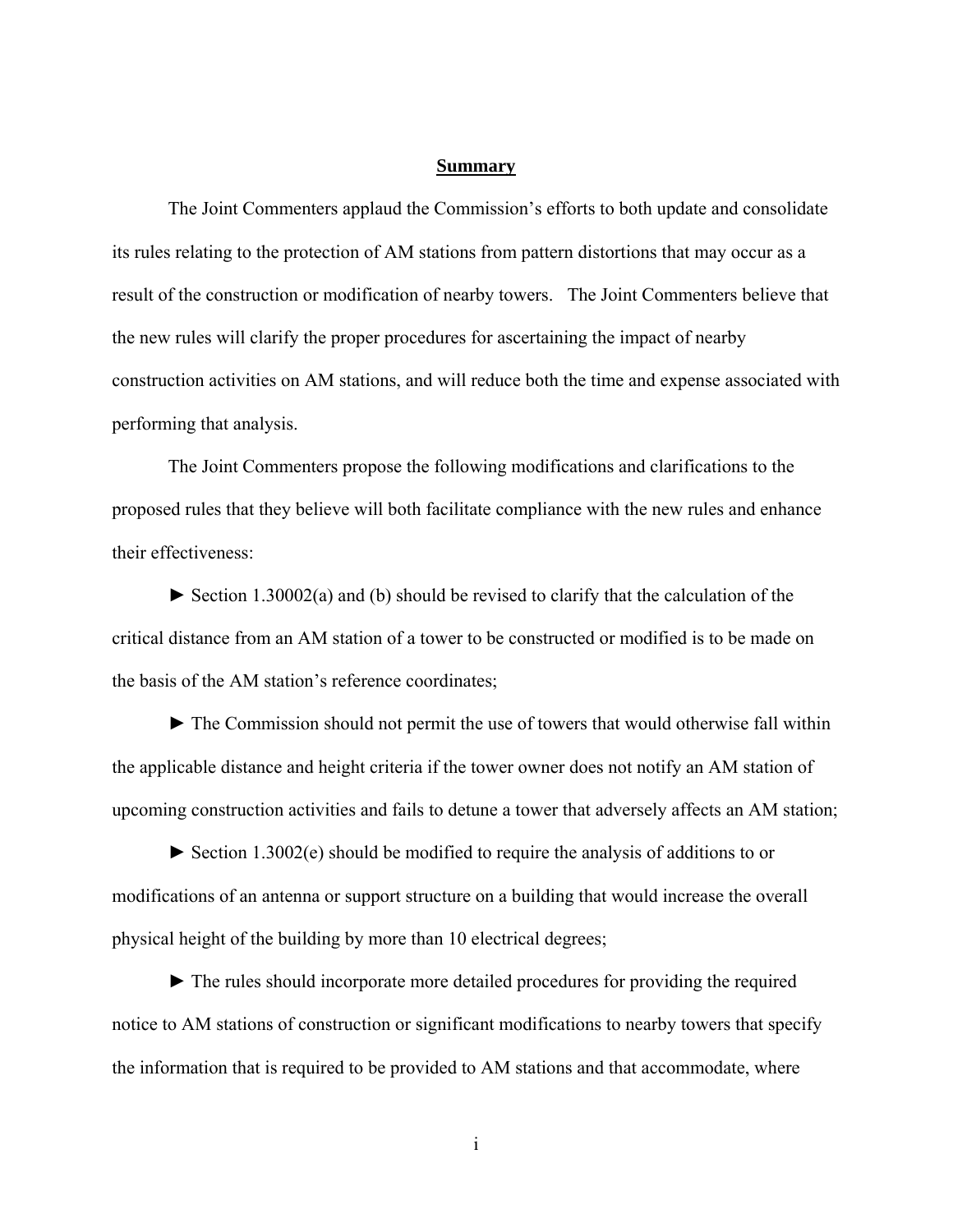possible, a tower proponent's request for clearance of a construction project within less than 30 days;

 $\triangleright$  Section 1.30002(g), which addresses a tower proponent's obligations to remedy distortions to an AM station's pattern caused by the construction or modification of a tower that is not within the applicable distance and height criteria, should be revised to (i) clarify the methodology to be used for a showing of an adverse impact, (ii) provide tower proponents an opportunity to respond to such showings; (iii) incorporate reasonable time limits on the submission of adverse impact showings; and (iv) require AM stations to be responsible for the costs of the design of any necessary detuning apparatus; and

► The Commission should make available on its web site software similar to the TOWAIR program that would allow tower proponents to easily determine if a proposed tower falls within the AM station protection criteria.

ii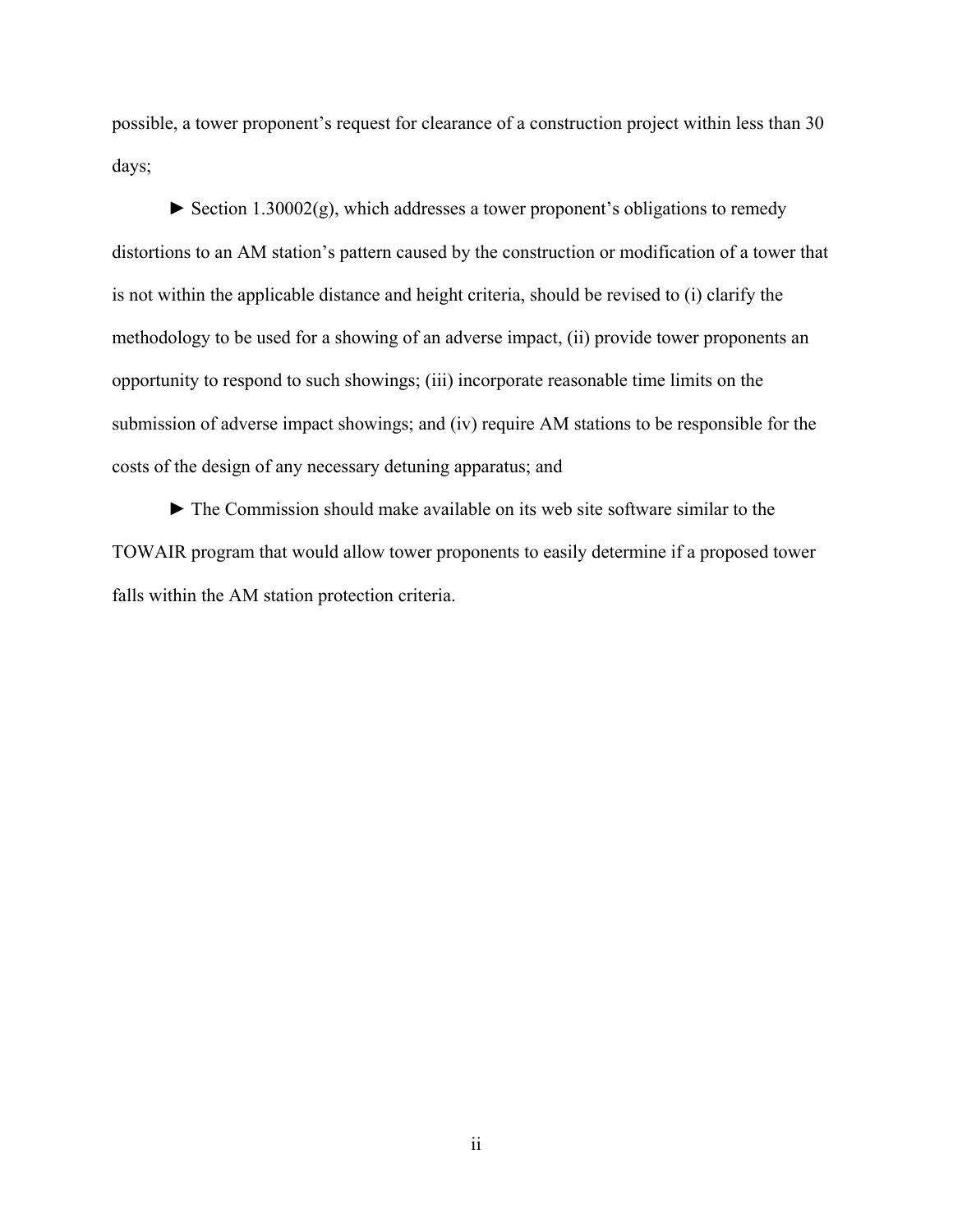# **BEFORE THE Federal Communications Commission**

 **WASHINGTON, D.C. 20554** 

| In the Matter of                             |  |
|----------------------------------------------|--|
|                                              |  |
| An Inquiry Into the Commission's Policies    |  |
| and Rules Regarding AM Radio Service         |  |
| Directional Antenna Performance Verification |  |

MM Docket No. 93-177

## **JOINT COMMENTS**

#### **AM DIRECTIONAL ANTENNA PERFORMANCE VERIFICATION COALITION THE LAND MOBILE COMMUNICATIONS COUNCIL THE WIRELESS COMMUNICATIONS ASSOCIATION INTERNATIONAL, INC.**

The AM Directional Antenna Performance Verification Coalition<sup>1</sup> (the "Coalition"), the

Land Mobile Communications Council<sup>2</sup> ("LMCC") and the Wireless Communications

Association International, Inc.<sup>3</sup> ("WCAI") (collectively, the "Joint Commenters") hereby submit

these Joint Comments in response to the Second Further Notice of Proposed Rule Making

("Second Further Notice") in the above-captioned proceeding. In the Second Further Notice, the

Commission seeks comment on new rules under Part 1 for the protection of AM stations from

the effects of nearby tower construction.

On May 4, 2007, the Coalition filed comments in this proceeding that, among other

 $\frac{1}{1}$  The Coalition consists of the broadcasters, broadcast engineering consultants, and broadcast equipment manufacturers identified on Attachment A. 2

LMCC is a non-profit association of organizations representing virtually all users of land mobile radio systems, providers of land mobile services, and manufacturers of land mobile radio equipment. LMCC acts with the consensus, and on behalf, of the vast majority of public safety, business, industrial, transportation and private commercial radio users, as well as a diversity of land mobile service providers and equipment manufacturers.

WCAI is an international, nonprofit, technology-neutral trade association whose members comprise the wireless broadband ecosystem. WCAI represents service providers, equipment manufacturers, application developers and other contributors to the wireless broadband industry.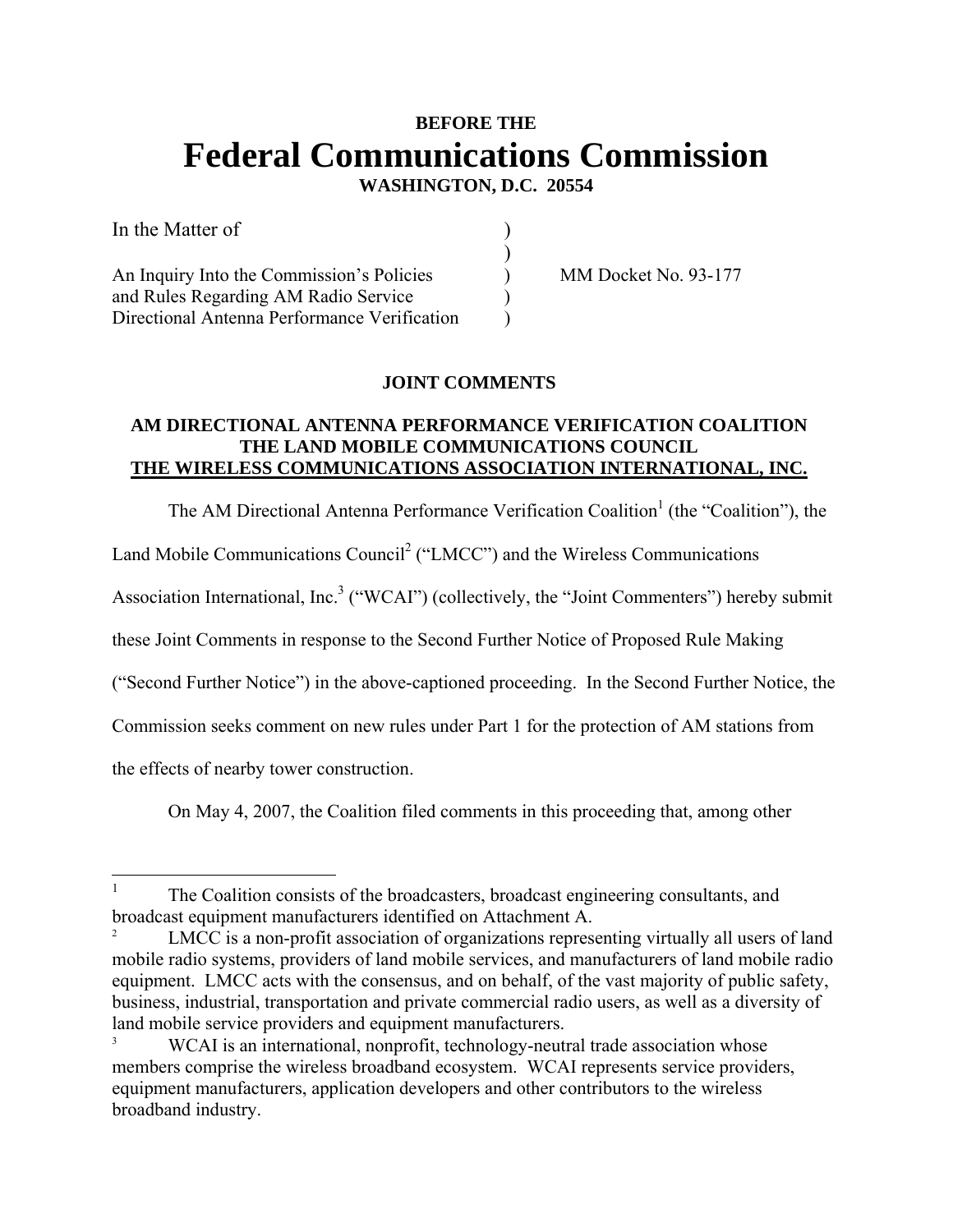things, proposed new rules that would harmonize the inconsistent treatment afforded under Section 22.371, Section 27.63, and Section 73.1692 with respect to the protection afforded to AM stations from antenna pattern distortions that may result from construction of or significant modifications to nearby towers. As the Commission acknowledged in the Second Further Notice, existing rules relating to the protection of AM stations from nearby construction activities "impose differing requirements on the broadcast and wireless entities, although the issue is the same regardless of the types of antennas mounted on a tower." Second Further Notice at ¶ 14. Moreover, Part 90 and Part 24 of the Commission's rules "entirely lack provisions for protecting AM stations from possible effects of nearby tower construction." *Id.* Under the Commission's proposal, the AM proximity rules would be consolidated under Part 1 and would apply to all parties proposing tower construction near AM stations. The proposed rules would generally require an examination of the potential effects of tower construction on AM stations using a simplified version of the computer modeling methodology specified in new Section 73.151(c).

As a general matter, the Joint Commenters enthusiastically support the Commission's effort to harmonize and update its rules for the protection of AM stations. Although these Comments suggest certain relatively minor adjustments or modifications to the proposed rules, the Joint Commenters believes that the new rules ultimately will both simplify and clarify the process of protecting AM broadcast stations whose antenna patterns can be adversely affected by the proximity of new towers or antennas. The Joint Commenters believe that the adoption of the proposed rules will reduce confusion among affected FCC licensees with respect to the proper procedures for the protection of AM broadcast stations, and that the proposed procedures will substantially reduce both the time required to determine the impact on the affected AM station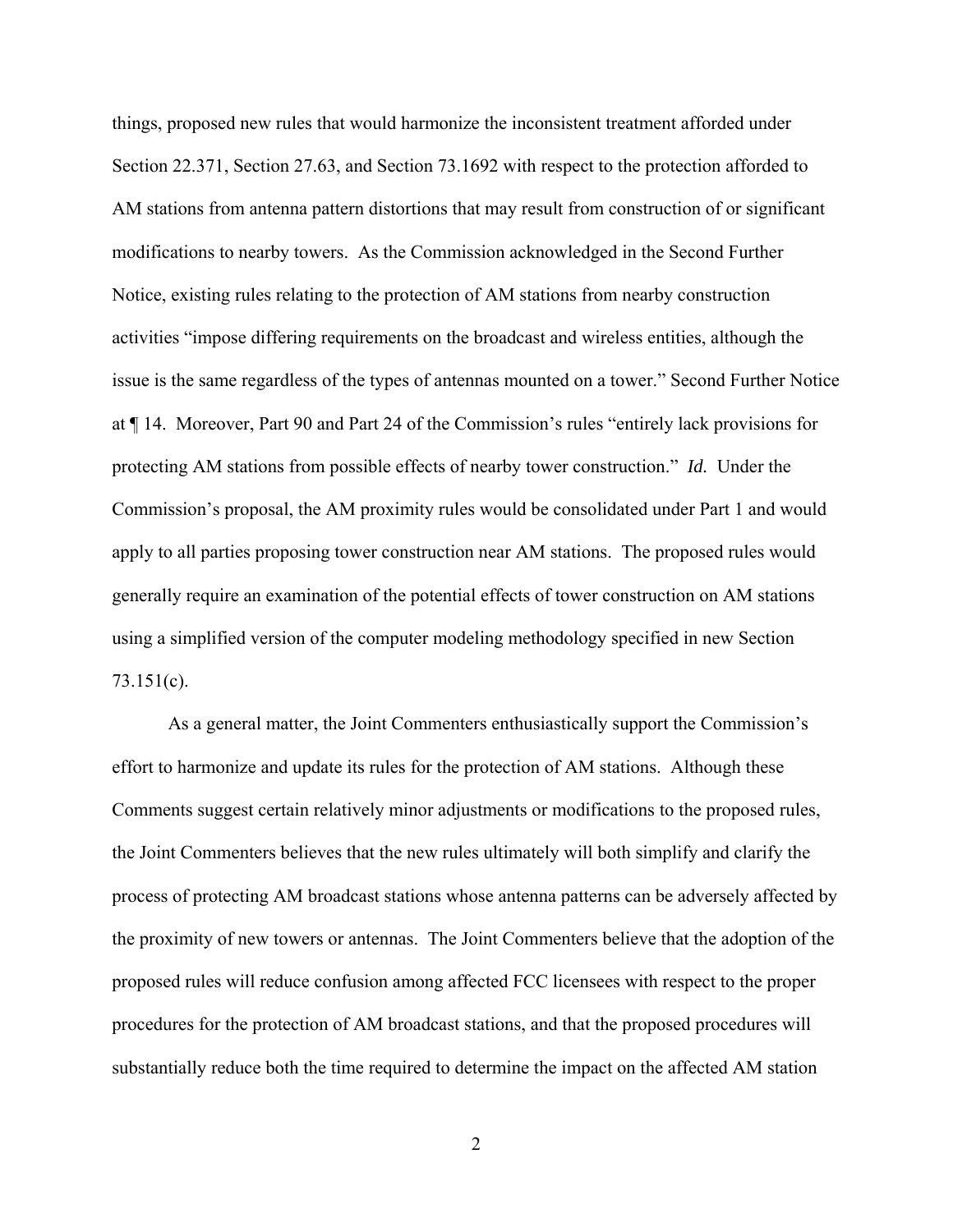and the expense associated with that analysis. While the proposed rules will require some modest engineering analysis, they will reduce reliance on costly, time consuming, and ultimately ambiguous magnetic field strength measurements, and will eliminate the application of these expensive procedures to many unnecessary situations.

#### **I. Clarification of Measuring Point for Ascertaining Whether a Tower is in the Immediate Vicinity of an AM Station**

Under proposed Section 1.30002 ("Tower construction or modification near AM stations"), the proponent (the "Proponent") of a new or modified tower that is within the "immediate vicinity" of an AM station must examine the potential effects of its proposed construction activity on that nearby AM station. A tower is in the immediate vicinity of a nondirectional AM stations if it is "within one wavelength of the AM station, and is taller than 60 electrical degrees at the AM frequency …." *See* Section 1.30002(a). A tower is in the immediate vicinity of a directional AM stations if it is "within the lesser of 10 wavelengths or 3 kilometers of the AM station, and is taller than 36 electrical degrees at the AM frequency …." *See* Section  $1.30002(b).^{4}$ 

While the Joint Commenters agree that new towers and significant modifications to existing towers that are in the immediate vicinity of an AM station, as determined by Section 1.30002(a) and (b), require both notification and analysis, the Joint Commenters believe that the new rules also should specify the measuring point from which those critical distances are to be calculated. The Joint Commenters suggest that the rules be modified to direct Proponents to use an AM station's reference coordinates in making this determination because those reference

 $\overline{a}$ 

<sup>4</sup> The Commission sought comments on its tentative conclusion to reduce the tower height that triggers study and notification from 45 electrical degrees to 36 electrical degrees for towers near directional antennas. Second Further Notice at ¶ 20. The Joint Commenters note that they have no objection to this change.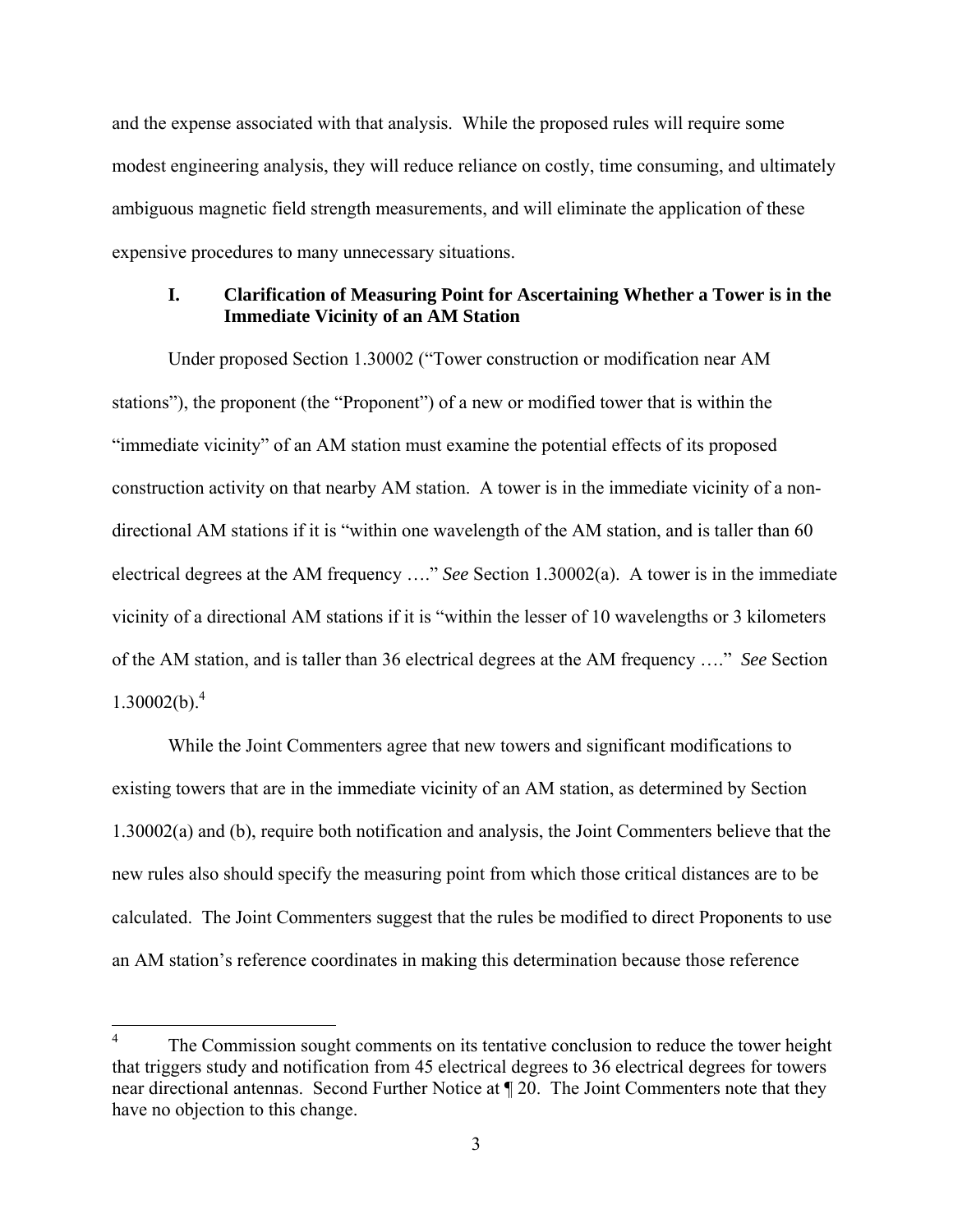coordinates are readily available in the Commission's CDBS AM database.<sup>5</sup> The Joint Commenters submit that this minor modification to its proposed rules will facilitate compliance with the new rules and will avoid unnecessary confusion in the determination of whether analysis is required.

#### **II. Towers Subject to the New Rules and the Categorical Exemption for Antennas and Antenna Supporting Structures Located on Buildings**

The Joint Commenters agree with the Commission's proposal to apply the new rules to the construction of all communications towers above a specified height, as opposed to only towers requiring notice to the Federal Aviation Administration and tower registration under Part 17. In the event that the Commission chooses not apply these new rules to the owners of towers that do not require registration under Part 17 and on which no Commission licensee or applicant operates or proposes to operate, the Joint Commenters support the Commission's proposal to prohibit applicants from proposing and licensees from using a tower that would otherwise fall within the applicable distance and height criteria when its owner does not notify an AM station of upcoming construction activities and fails to detune that tower when it adversely affects the AM station's pattern.

The Joint Commenters also support the Commission's general proposal to exempt from analysis any addition to or modification of an antenna or antenna supporting structure that is located on a building. *See* proposed Section 1.30002(e). In fact, the Coalition proposed a similar exemption in its comments in this proceeding. However, the Joint Commenters believe that the exemption, as currently drafted, is overly broad. Significant tower structures can be mounted on

 $\overline{a}$ 

<sup>5</sup> For the convenience of the Commission, the Joint Commenters have included at Attachment B a revised version of the Commission's proposed rules reflecting the Joint Commenters' proposed changes. The Joint Commenters note that they have replaced the term "licensee" with the term "proponent" in Section 1.30002(a) and (b), which they believe more accurately reflects the intended allocation of responsibility under those sections.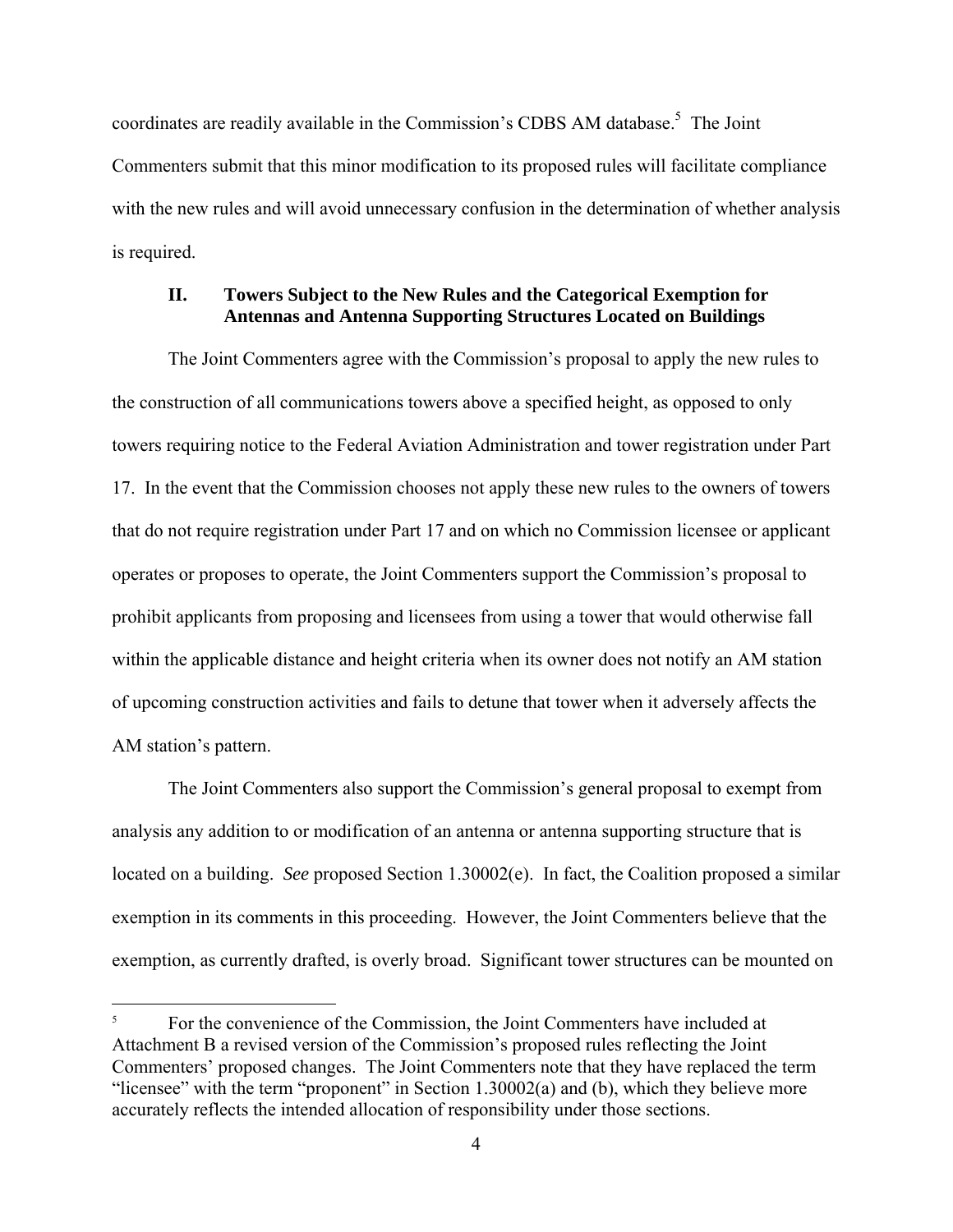buildings, and the Joint Commenters are aware of several instances where the height of a microwave or other type of tower actually exceeds the height of the building on which the tower is mounted. The Joint Commenters believe that these situations merit special consideration. For this reason, the Coalition's proposed rules required analysis where additions to or modifications of an antenna or support structure would increase the overall physical height of the building by more than 10 electrical degrees. The Joint Commenters believe that requiring analysis under these circumstances would better protect nearby AM stations from the effects of such construction.

#### **III. Meaningful Notice to AM Stations of Nearby Construction Activities**

The Joint Commenters support the Commission's proposal that Proponents give at least 30 days prior notice of any construction or significant modification of a tower in the immediate vicinity of an AM station so that the AM licensee has the opportunity to perform its own impact assessment of the planned construction. However, the Joint Commenters believe that more detailed notice procedures are warranted and that the rules should allow Proponents to request expedited clearance when necessary.

In order to ensure that potentially affected AM station licensees are provided adequate information to perform their own assessment of the potential impact of the proposed construction project on their station's facilities, the Joint Commenters believe that the new rules should specify that construction notices should be in writing and should include the coordinates of the tower to be constructed or modified, a physical description of the planned structure, and if the required moment method analysis has already been performed, the results of that analysis. This more detailed written notification will enable the licensee of the affected AM station to more easily verify the Proponent's analysis without unnecessary duplication of work.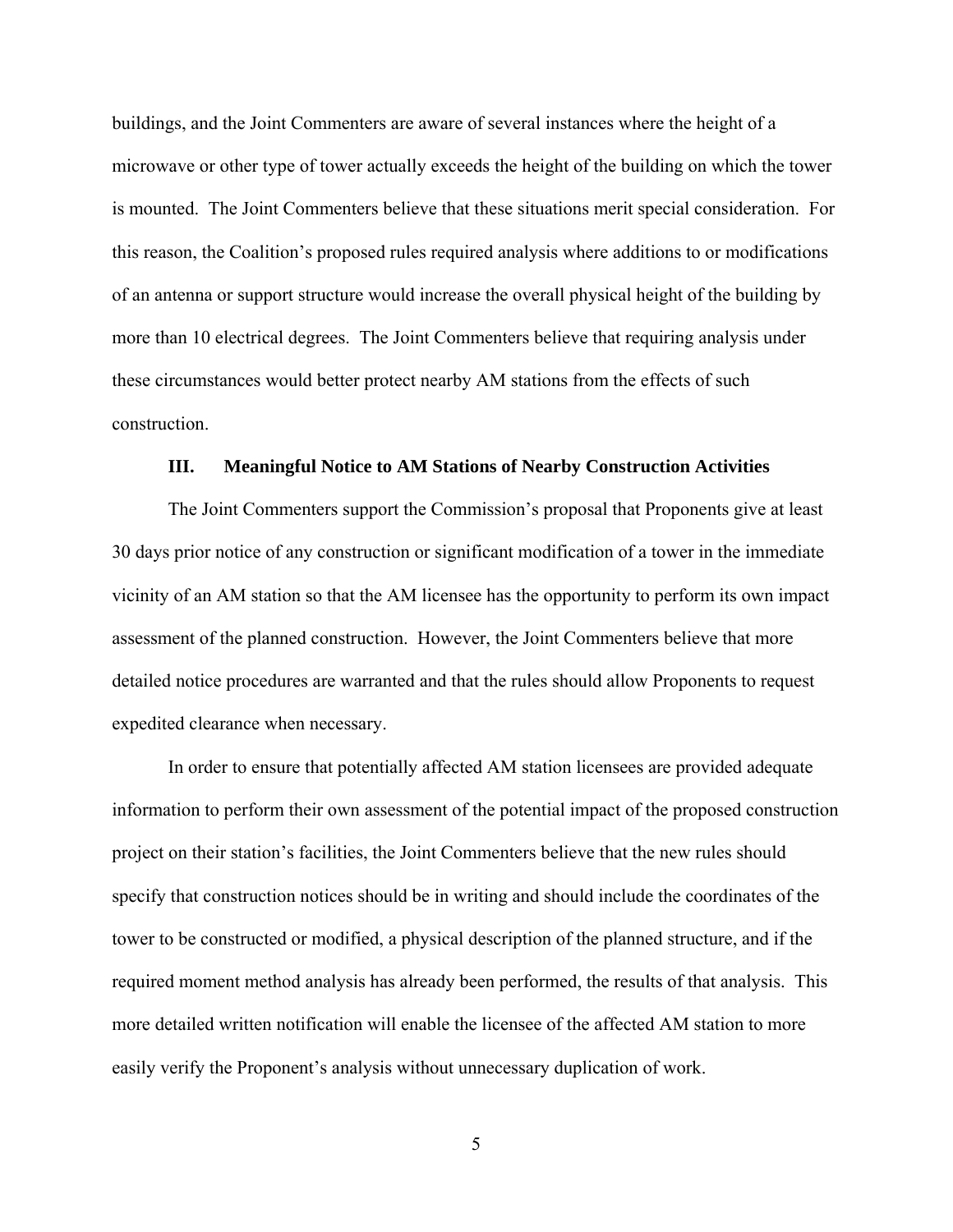The Joint Commenters also believe that the notice provisions should accommodate, where possible, a Proponent's request for clearance of a construction project within less than 30 days. Such requests for expedited clearance could be handled in a manner similar to frequency coordination under Part 101 for the fixed microwave service. *See* Section 101.103(d). Specifically, where the Proponent delivers to a potentially affected AM station licensee a notice of construction that is identified as "expedited," the Proponent would be permitted to commence construction upon receipt from the potentially affected AM station licensee of either a written concurrence to the construction project, or a verbal concurrence that is followed by a written concurrence. *See* Section 101.103(d)(2)(vi). However, as is the case with frequency coordination requests under Part 101, where expedited clearance has not been requested, the Proponent may commence its planned construction if the potentially affected AM station licensee does not respond to the construction notice within the 30 day notice of construction period.

#### **IV. Credible Demonstrations of Interference Falling Outside the AM Antenna Protection Criteria**

The Commission has sought comment on its proposed Section 1.30002(g), which requires an entity (also referred to as a tower Proponent) that has completed construction of or modifications to a tower that falls outside the criteria specified in Section 1.30002(a) and (b) nevertheless to protect an AM station upon a credible demonstration that the tower construction or modification affects the AM station's pattern. Second Further Notice at ¶ 21. In proposing the new AM proximity rules, the Coalition's principal goals were to enhance the protection afforded to AM stations from nearby construction activities while at the same time providing greater certainty and predictability to both AM station licensees and tower Proponents. By specifying critical distances from an AM station in terms of wavelengths at the AM frequency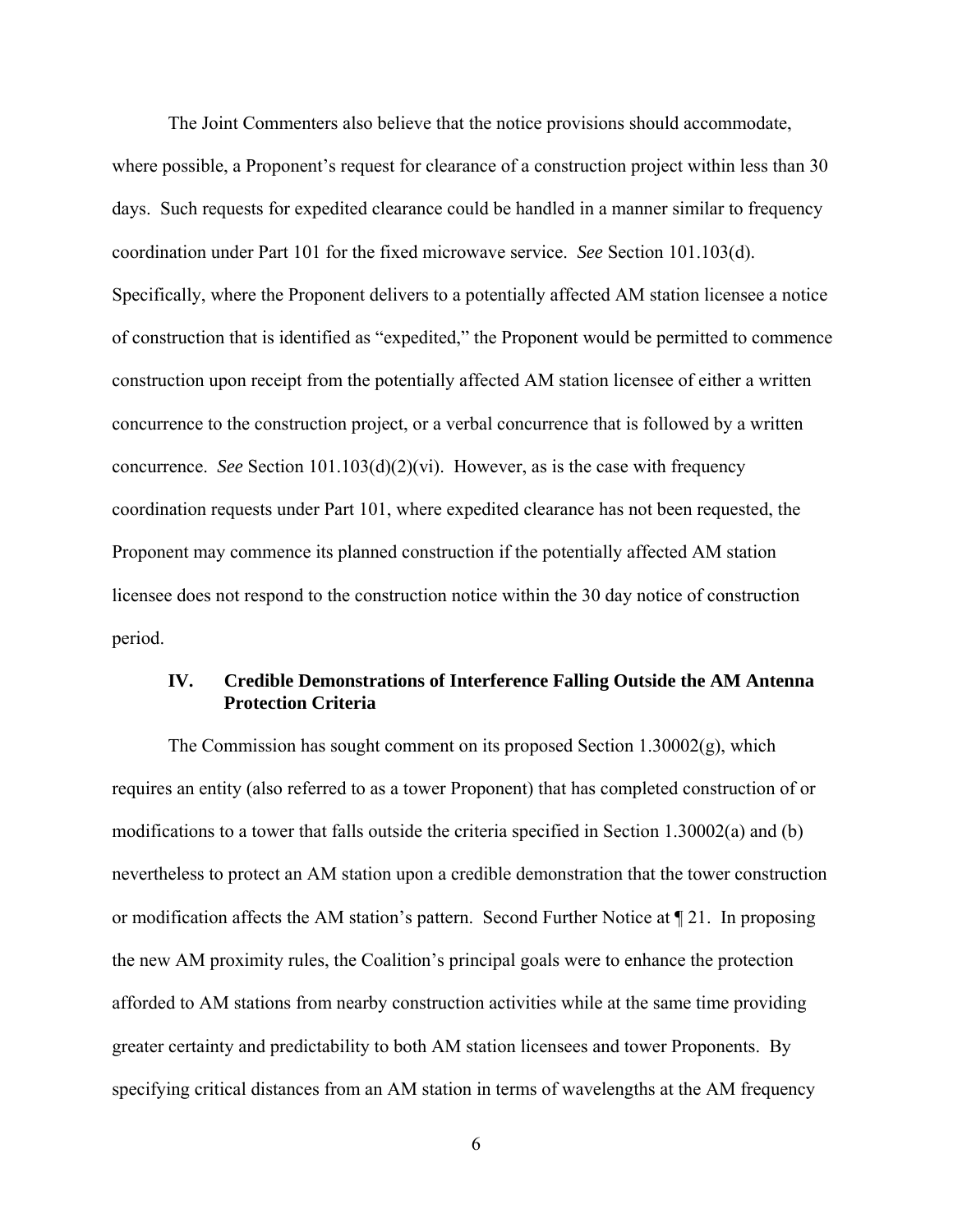rather than fixed distances, the proposed rules provide a very conservative method of identifying AM stations that may be potentially affected by the construction or modification of a nearby tower. Similarly, moment method modeling was specified as the primary means of ascertaining the actual impact of such construction or modification because of its superior reliability compared to traditional field strength measurements. For these reasons, the Joint Commenters have a high degree of confidence that proper application of the new AM proximity rules will accurately identify and predict AM pattern disturbances in the vast majority of cases.

Nevertheless, as the Commission points out, "unusual circumstances" may arise where the construction or modification of a tower that is not within the established criteria, such as the construction of a tall tower located outside of the threshold distances, may adversely affect an AM station. Although the Joint Commenters generally support the Commission's effort to address these potential – though unlikely – anomalies, they emphasize that any formal procedures adopted must not unduly undermine the ultimate goals the new rules are intended to achieve. Thus, broadcasters must recognize that they have an obligation to periodically monitor their AM station's operations in order to identify in a timely fashion any potential pattern disturbances, and must overcome the presumption incorporated in the AM proximity rules that the construction or modification of a tower outside the rule parameters will have no adverse affect on the AM station. Similarly, tower proponents must acknowledge their ultimate responsibility to rectify pattern disturbances that in fact occur as a result of the construction or modification of a tower. In light of the foregoing, the Joint Commenters respectfully request that Section 1.30002(g) be modified in the following respects.

First, a demonstration of actual adverse impact on an AM station under Section 1.30002(g) should be supported either by a moment method analysis performed in accordance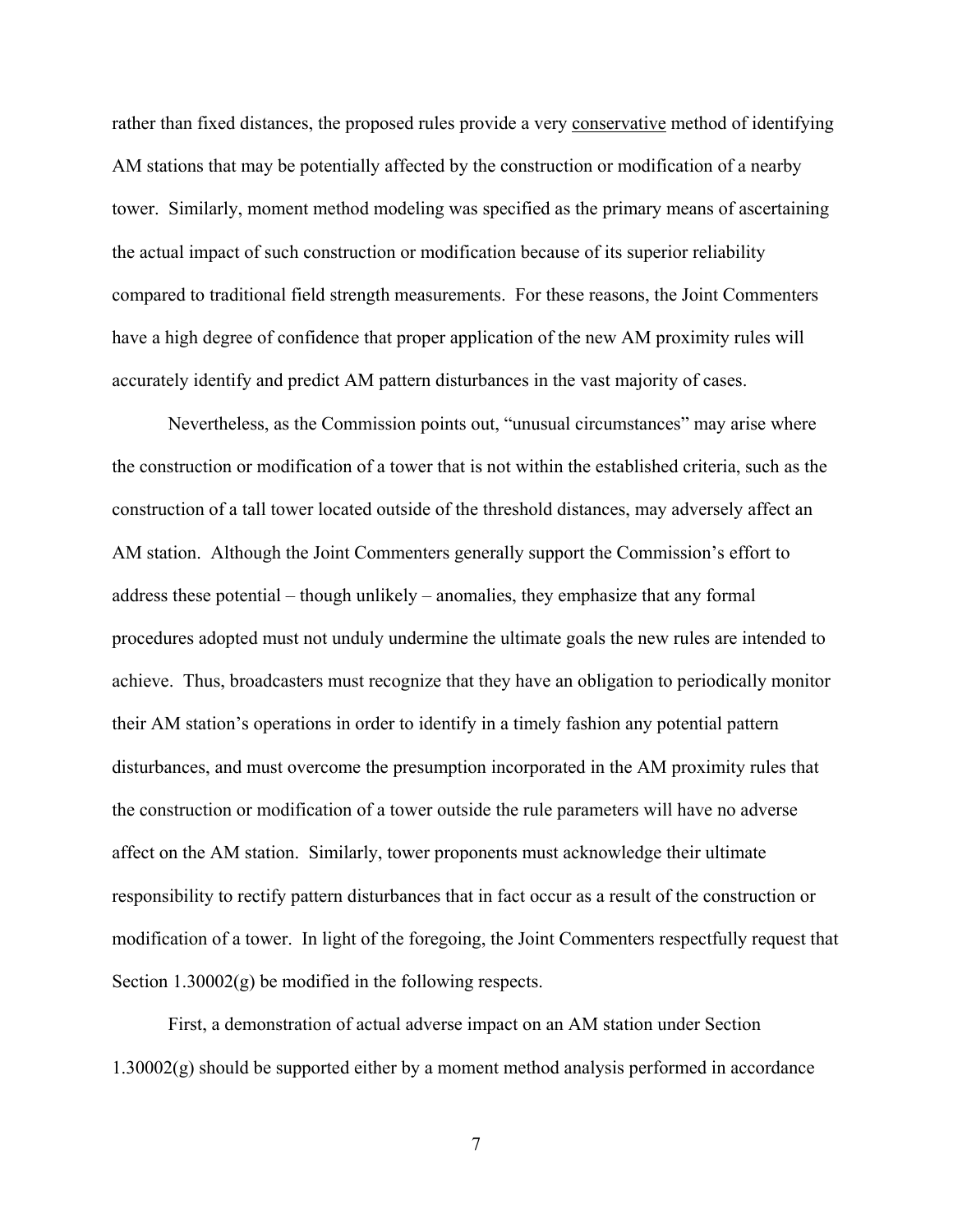with Section 73.151(c), as opposed to the simplified version of that analysis provided for in Section 1.30002(c), or in the case of an AM station authorized with a directional proof of performance, through field strength measurements. The Joint Commenters believe that providing AM stations with clear guidance on the necessary showing of adverse impact ultimately will facilitate compliance with the rule and will reduce the likelihood that tower Proponents will be forced to respond to adverse impact showings that rely on perhaps less reliable methodologies.

Second, tower Proponents should be afforded a reasonable opportunity to respond to any showing of adverse impact. Thus, a copy of any adverse impact showing should be provided to the appropriate tower Proponent. Adoption of this suggestion not only will ensure that the Commission has in its possession all information necessary to make an informed decision, but also will facilitate the expeditious resolution of meritorious adverse impact claims.

Finally, the Joint Commenters believe that Section 1.30002(g) should incorporate a reasonable time limit within which an AM station licensee may submit an adverse impact showing. Such a time limit would encourage AM station licensees to promptly identify potential pattern disruptions caused by the construction or modification of a nearby tower, and would provide the wireless industry with greater certainty with respect to future potential liabilities. The Joint Commenters believe that requiring the submission an adverse impact showing within two years of the date the subject tower was either constructed or modified is reasonable and provides AM station licensees sufficient time to ascertain that its pattern has been adversely affected, identify the source of the pattern disruption and prepare and submit an adverse impact showing. In addition, the Joint Commenters believe that it would be reasonable to require the AM station licensee to be responsible for the costs of the design of any necessary detuning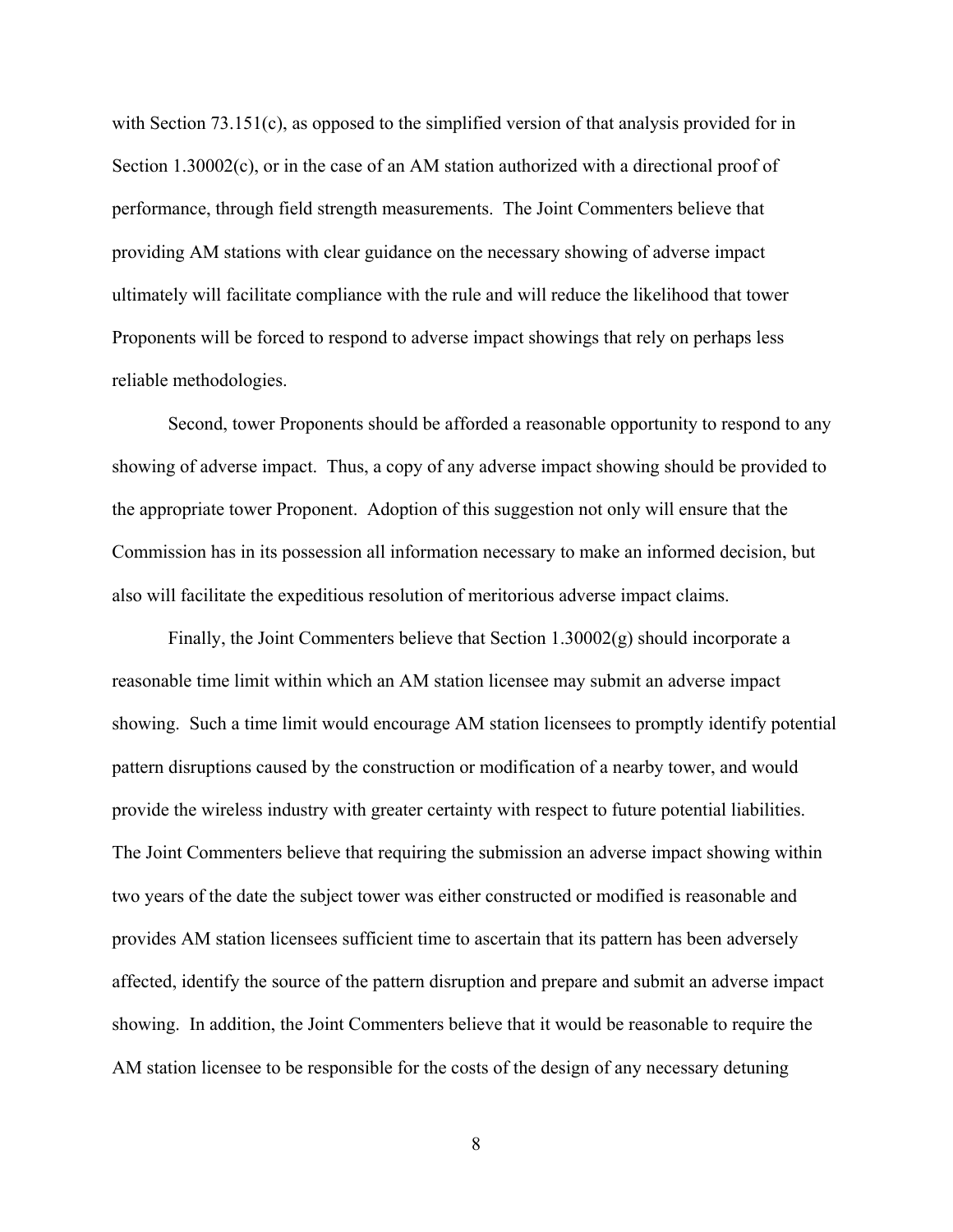apparatus.

#### **V. Software to Ascertain Whether a Tower Proposal Falls within the AM Antenna Protection Criteria**

In their earlier filed comments in this proceeding, both LMCC and the Coalition have urged the that the FCC make available on its web site software similar to the TOWAIR program that would allow Proponents to determine if a proposed tower falls within the AM antenna protection criteria.<sup>6</sup> The Joint Commenters submit that making such software readily available will facilitate compliance with the new AM protection rules in several ways. First, a Proponent that uses the software is far less likely to make an error or simply fail to find a potentially affected AM station. The software would perform the station search and automatically provide a pass or fail determination for each potentially affected station. Second, the Commission's AM database utilizes NAD 27 coordinates, but the Commission's antenna registration system and Universal Licensing System utilize NAD 83 coordinates. As a consequence, there is a great likelihood that Proponents will either fail to perform the necessary coordinate conversions or will do so incorrectly. Having this function performed by the software eliminates chances for mistakes. Third, most Proponents have no expertise with complicated AM antennas, and are less familiar with AM engineering terminology, such as "electrical degrees." The software could automatically convert the physical height of the proposed antenna into electrical degrees at the broadcast station's frequency and convert wavelength into distance. This again would eliminate calculations by a Proponent that have a high probability for error. Finally, the software simplifies the procedure to the point that virtually anyone can determine the status of a tower simply by entering the proposed coordinates and physical height. Such a software program is a win-win solution for both broadcasters and Proponents. The Joint Commenters urge to the

<sup>6</sup> *See* LMCC Comments at 5-6; Coalition Reply Comments at 6-7.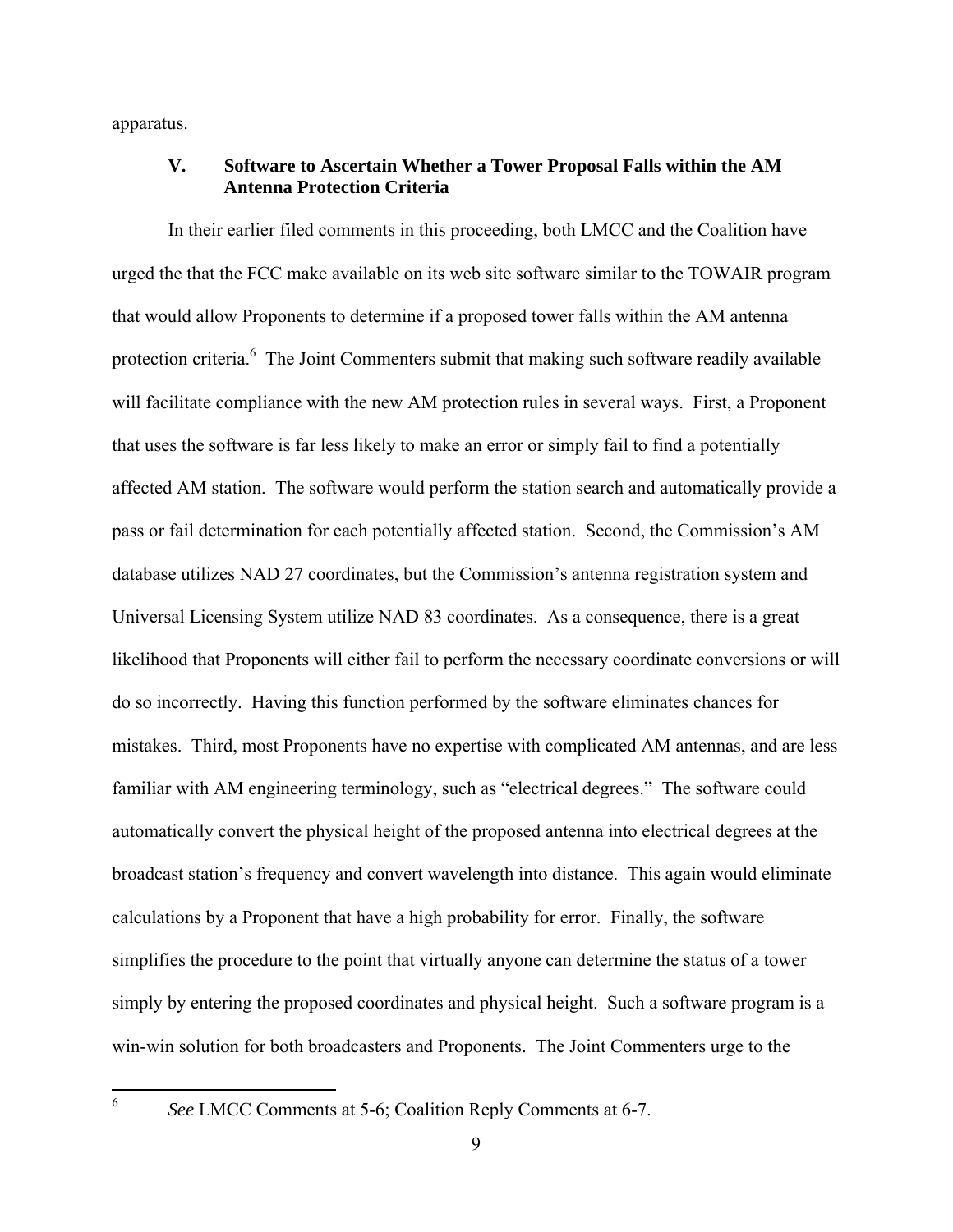Commission to make such a program available on its web site. The Coalition additionally will assist the Commission with the development of such software, if desired.

#### **VI. Conclusion**

 For the reasons set forth herein, the Joint Commenters urge the Commission to adopt uniform rules, applicable across all relevant service areas, for the protection of AM stations from the effects of nearby tower construction. Implementation of these rules, including the modifications and clarifications proposed herein, will improve protection afforded to AM stations, clarify the obligations of affected parties, and simplify the process of determining the impact of construction activities on nearby AM stations.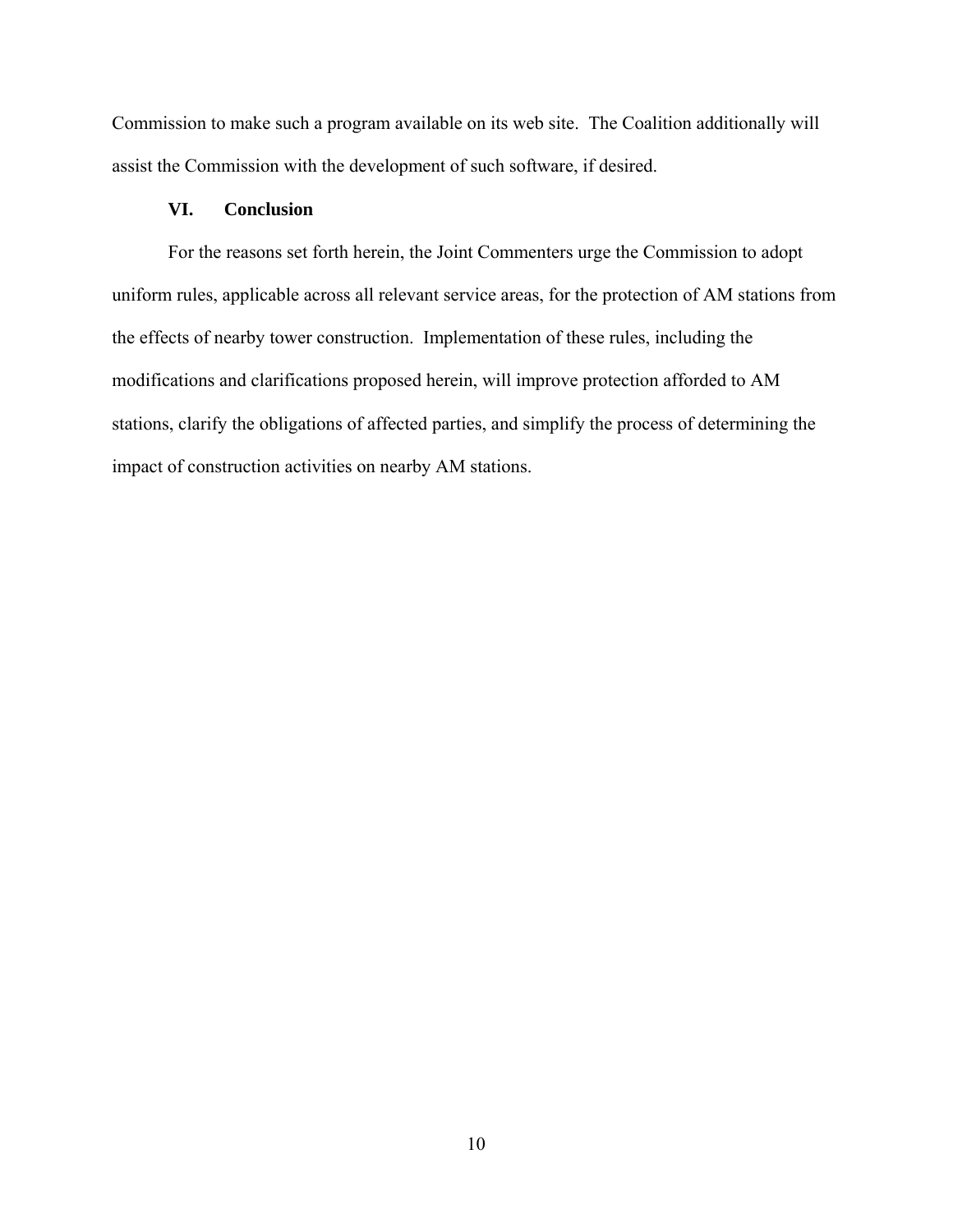Respectfully submitted,

#### **AM DIRECTIONAL ANTENNA PERFORMANCE VERIFICATION COALITION**

By: <u>/s/ John D. Poutasse</u> John D. Poutasse

> Lerman Senter PLLC 2000 K Street, N.W., Suite 600 Washington, DC 20006-1809 (202) 429-8970

Its Attorneys

#### **THE LAND MOBLE COMMUNICATIONS COUNCIL**

By: <u>s/s Al Ittner</u> Al Ittner President

> 8484 Westpark Drive, Suite 630 McLean, VA 22102 (703) 528-5115

#### **THE WIRELESS COMMUNICATIONS ASSOCIATION INTERNATIONAL, INC.**

By: s/s Paul J. Sinderbrand\_\_\_\_\_ Paul J. Sinderbrand

> Wilkinson Barker Knauer, LLP 2300 N Street, N.W., Suite 700 Washington, DC 20037-1128 (202) 783-4141

Its Attorneys

January 12, 2009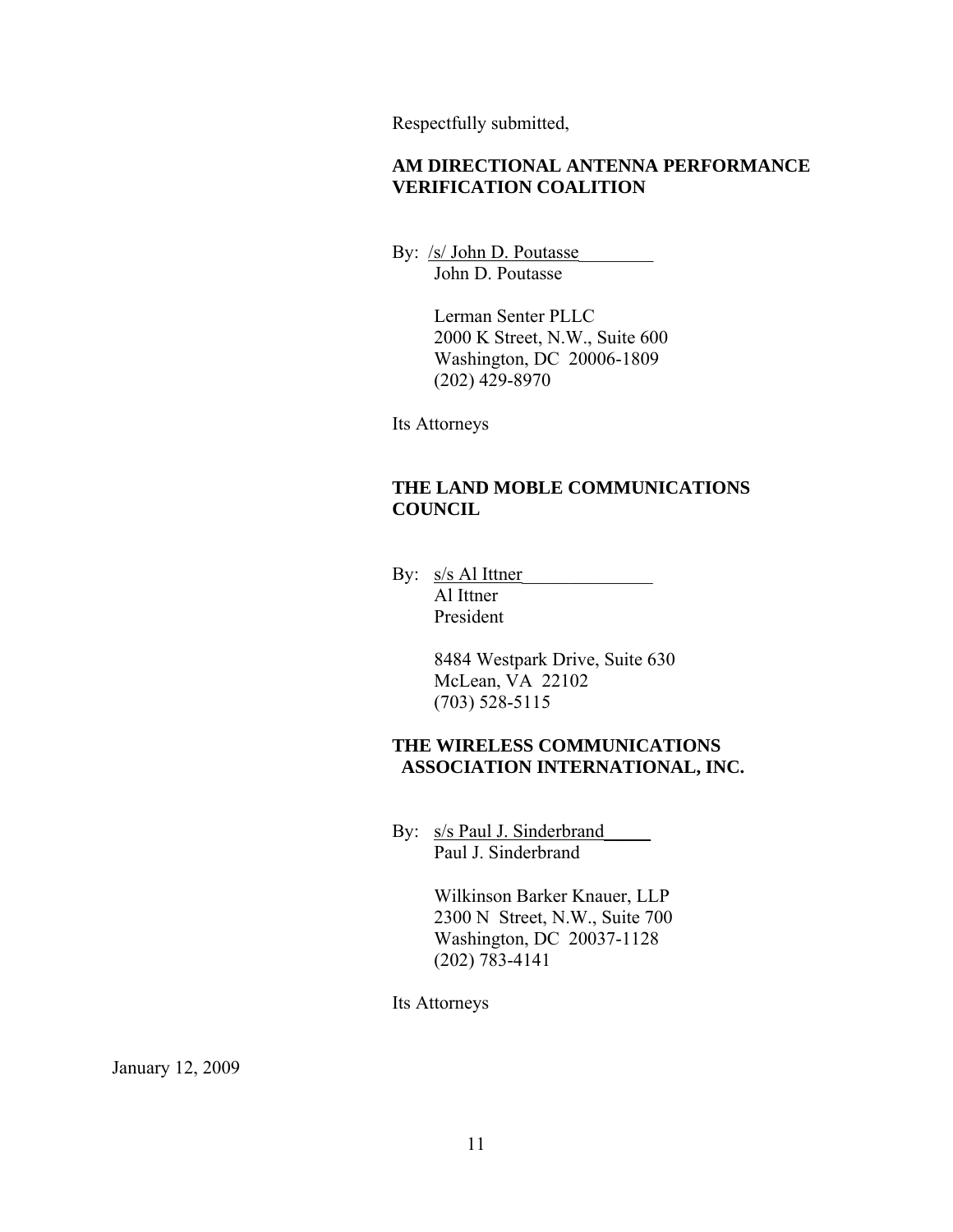#### **ATTACHMENT A**

#### **AM DIRECTIONAL ANTENNA PERFORMANCE VERIFICATION COALITION**

#### **Broadcasters**

Beasley Broadcasting Group Bonneville International Buckley Radio CBS Radio Inc. Citadel Broadcasting Company Clear Channel Radio Cox Radio, Inc. Crawford Broadcasting Company Cumulus Media Emmis Communications Corp. Entercom Communications Corp. Entravision Communications Corporation Family Stations, Inc. Lincoln Financial Media Morris Communications Company, LLC Multicultural Radio Broadcasting, Inc. Peak Broadcasting LLC Regent Communications Saga Communications Salem Communications Corporation The Walt Disney Company

#### **Consulting Engineers/Equipment Manufacturers**

Carl T. Jones Corporation Cavell, Mertz & Associates Communications Technologies, Inc. DuTreil, Lindin & Rackley Edward A. Schober, P.E., Radiotechniques Engineering, LLC Graham Brock, Inc. Hammett & Edison, Inc. Hatfield & Dawson Consulting Engineers, LLC Khanna & Guill, Inc. Sellmeyer Engineering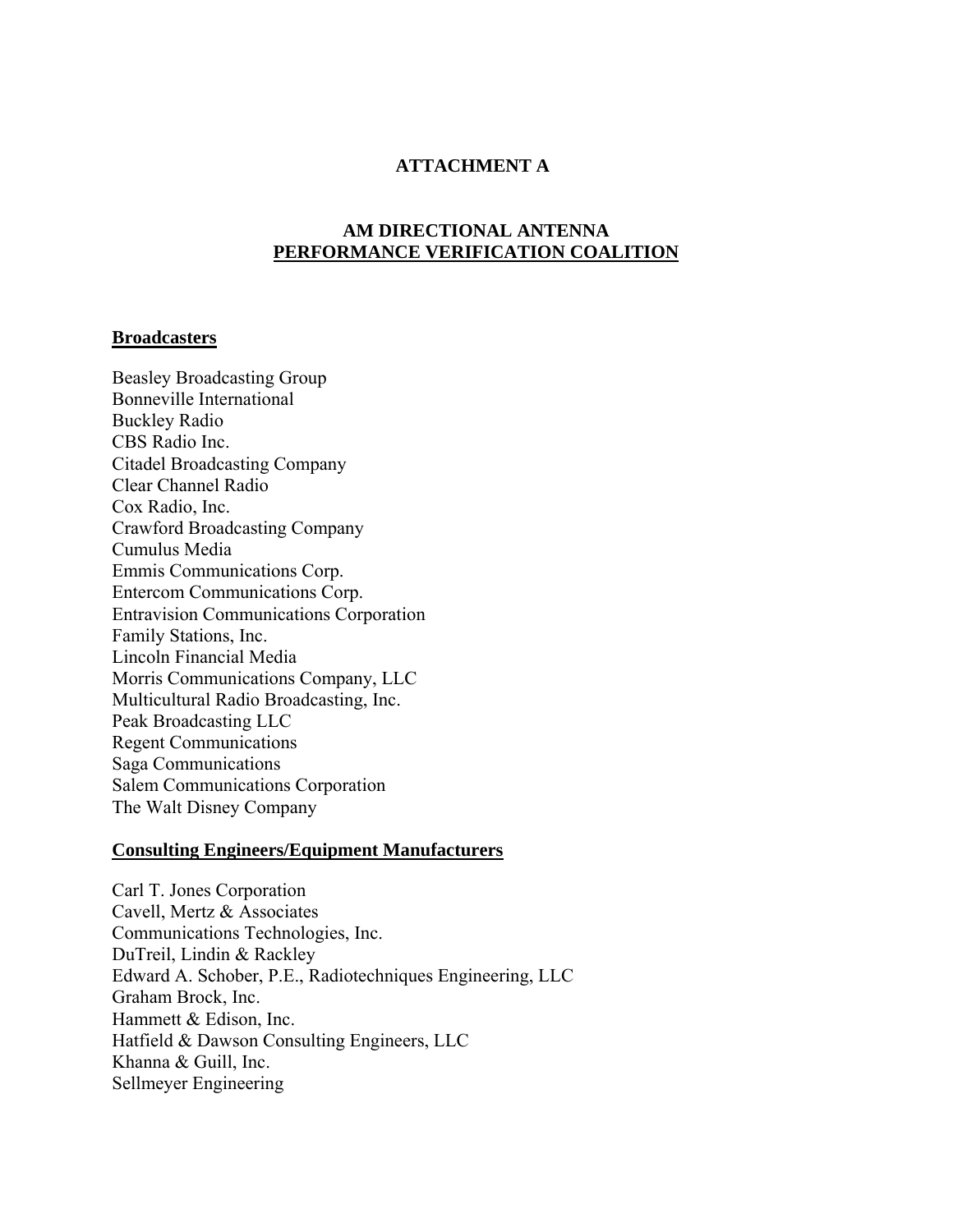## **ATTACHMENT B**

## **JOINT COMMENTERS' RECOMMENDED REVISIONS TO PROPOSED PART 1 RULES**

Subpart AA. Disturbance of AM broadcast station antenna patterns.

§ 1.30000 Purpose. This rule part protects the operations of AM broadcast stations from nearby tower construction which may distort the AM antenna pattern. All parties proposing to construct or make a significant modification to an antenna tower or support structure in the immediate vicinity of an AM antenna, or proposing to install an antenna on an AM tower, are responsible for measures necessary to correct disturbances of the AM radiation pattern, if such disturbances occurred as a result of the tower construction or modification.

§ 1.30001 Definitions. For purposes of this subpart:

(a) Wavelength at the AM frequency. In this subpart, critical distances from an AM station are described in terms of the AM wavelength. The AM wavelength, expressed in meters, is computed as follows:

(300 meters)/(AM frequency in megahertz)=AM wavelength in meters.

For example, at the AM frequency of 1000 kHz, or 1 MHz, the wavelength is  $(300/1 \text{ MHz}) =$ 300 meters.

(b) Electrical degrees at the AM frequency. This term describes the height of a proposed tower as a function of the frequency of a nearby AM station. To compute tower height in electrical degrees, first determine the AM wavelength in meters as described in paragraph (a). Tower height in electrical degrees is computed as follows:

 $[(Tower height in meters)/AM wavelength in meters)] \times 360 degrees = Tower height in electrical$ degrees.

For example, if the AM frequency is 1000 kHz, then the wavelength is 300 meters, per paragraph (a). A nearby tower 75 meters tall is therefore  $[75/300] \times 360 = 90$  electrical degrees tall at the AM frequency.

(c) Proponent. The term proponent refers in this section to the party proposing tower construction or modification.

§1.30002 Tower construction or modification near AM stations.

(a) Construction near a nondirectional AM station. Proponents of construction or significant modification of a tower which is within one wavelength of the reference coordinates specified on the AM station's authorization, and is taller than 60 electrical degrees at the AM frequency, must notify the AM station in advance in accordance with the procedures described in § 1.30004. The proponent shall examine the potential impact of the construction or modification as described in paragraph (c). If the construction or modification would distort the radiation pattern by more than 2 dB, the proponent shall be responsible for the installation and maintenance of any detuning apparatus necessary to restore proper operation of the nondirectional antenna.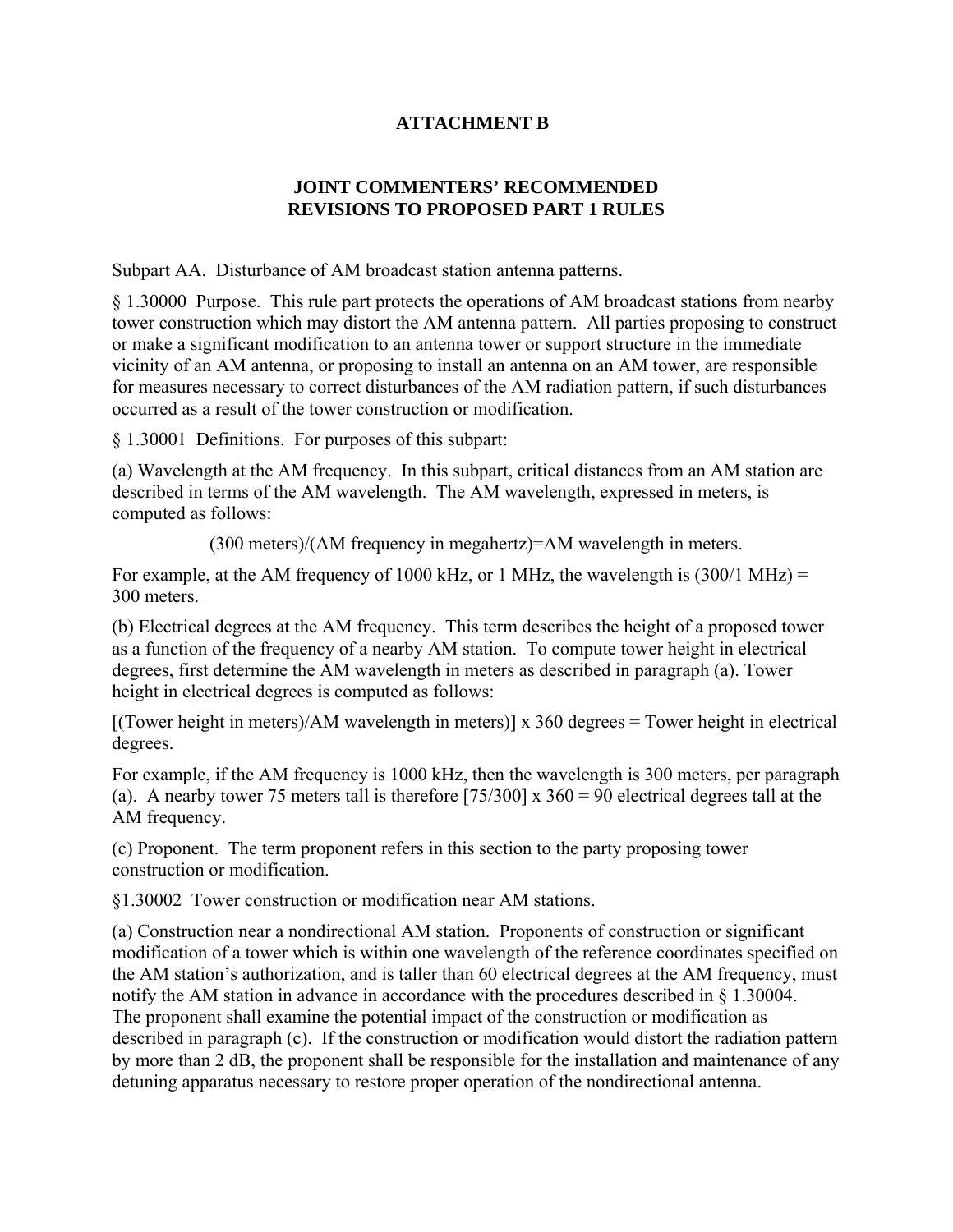(b) Construction near a directional AM station. Proponents of the construction or significant modification of a tower which is within the lesser of 10 wavelengths or 3 kilometers of the reference coordinates specified on the AM station's authorization, and is taller than 36 electrical degrees at the AM frequency, must notify the AM station in advance in accordance with the procedures described in § 1.30004. The proponent shall examine the potential impact of the construction or modification as described in paragraph (c). If the construction or modification would result in radiation in excess of the AM station's licensed standard pattern or augmented standard pattern values, the proponent shall be responsible for the installation and maintenance of any detuning apparatus necessary to restore proper operation of the directional antenna.

(c) Proponents of construction or significant modification of a tower within the distances defined in (a) and (b) herein of an AM station shall examine the potential effects thereof using a moment method analysis. The moment method analysis shall consist of a model of the AM antenna together with the potential reradiating tower in a lossless environment. The model shall employ a simplified version of the methodology specified in  $\S$  73.151(c) of this chapter. The AM antenna elements may be modeled as a series of thin wires driven to produce the required radiation pattern, without any requirement for measurement of tower impedances.

(d) A significant modification of a tower in the immediate vicinity of an AM station is defined as follows:

(1) Any change that would alter the structure's physical height by 5 electrical degrees or more at the AM frequency.

(2) The addition of one or more antennas or a transmission line to a tower that has been detuned or base-insulated.

(e) The addition or modification of an antenna or antenna supporting structure on a building shall not be considered significant unless such addition or modification increases the overall physical height of the building by more than 10 electrical degrees.

(f) With respect to an AM station that was authorized pursuant to a directional proof of performance based on field strength measurements, the proponent of the tower construction or modification may, in lieu of the study described in paragraph (c), demonstrate through measurements taken before and after construction that field strength values at the monitoring points do not exceed the licensed values. In the event that the pre-construction monitoring point values exceed the licensed values, the proponent may demonstrate that post-construction monitoring point values do not exceed the pre-construction values. Alternatively, the AM station may file for authority to increase the relevant monitoring point value after performing a partial proof of performance in accordance with *§* 73.154 to establish that the licensed radiation limit on the applicable radial is not exceeded.

(g) Tower construction or modification that falls outside the criteria described in the preceding paragraphs is presumed to have no significant effect on an AM station. In some instances, however, an AM station may be affected by tower construction notwithstanding the criteria set forth above. In such cases, an AM station may submit a showing using the methodology specified in § 73.151(c) that its operation has been affected by tower construction or alteration, except that an AM station that was authorized pursuant to a directional proof of performance based on field strength measurements may instead use the methodology described in paragraph (f). Any such showing must be submitted to the Commission no later than two years from the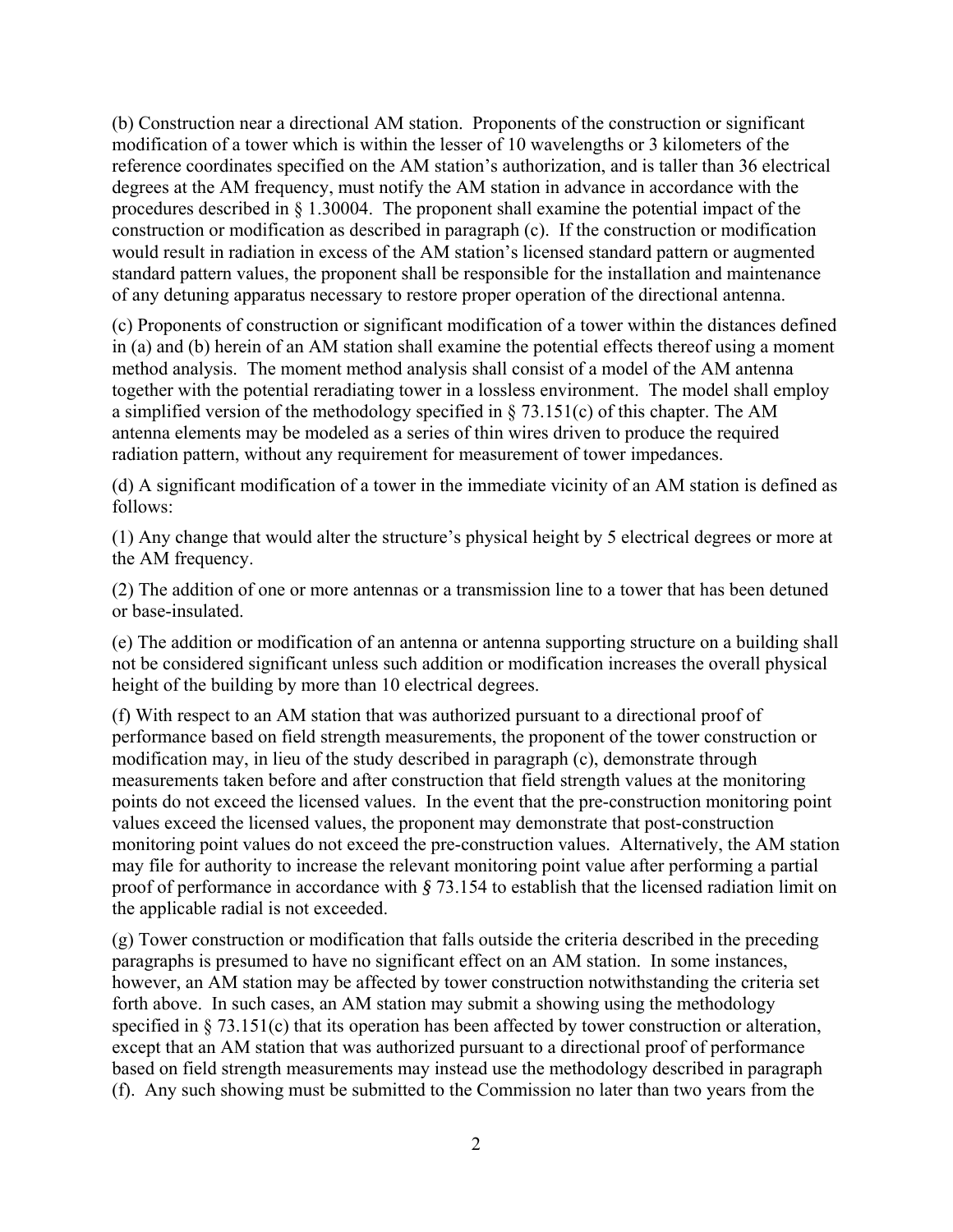date the tower was constructed or last modified, whichever is later. A copy of such showing shall be provided to the tower proponent at the time of its submission to the Commission. If substantiated by the Commission after considering any input submitted by the tower proponent, the Commission shall direct the tower proponent to install and maintain any detuning apparatus necessary to restore proper operation of the AM antenna. The AM station shall be responsible for the cost of the electrical design of an appropriate detuning apparatus. The tower proponent shall be responsible for the cost of implementing, installing and maintaining that detuning apparatus.

§ 1.30003. Installations on an AM antenna.

(a) Installations on a nondirectional AM tower. When antennas are installed on a nondirectional AM tower the AM station shall determine operating power by the indirect method (see §73.51). Upon the completion of the installation, antenna impedance measurements on the AM antenna shall be made. If the resistance of the AM antenna changes, an application on FCC Form 302- AM (including a tower sketch of the installation) shall be filed with the Commission for the AM station to return to direct power measurement. The Form 302-AM shall be filed before or simultaneously with the filing of any license application covering a broadcast station installation.

(b) Installations on a directional AM array. Before antennas are installed on a tower in a directional AM array, the proponent shall notify the AM station so that, if necessary, the AM station may determine operating power by the indirect method (see § 73.51) and request special temporary authority pursuant to § 73.1635 to operate with parameters at variance in order to maintain monitoring point field strengths within authorized limits. For AM stations licensed via field strength measurements (see § 73.151(a)), a partial proof of performance (as defined by § 73.154) shall be conducted both prior to the commencement of construction and upon completion of construction to establish that the AM array has not been adversely affected. For AM stations licensed via a moment method proof (see § 73.151(c)), the proof procedures set forth in § 73.151(c) shall be repeated. The results of either the partial proof of performance or the moment method proof shall be filed with the Commission on Form 302-AM before or simultaneously with any broadcast license application associated with the installation.

§ 1.30004. Notice of tower construction or modification near AM stations.

(a) Notifications to an AM station, and any responses, may be oral or in written form. If such notification and/or response is oral, the party providing such notification or response must supply written documentation of the communication upon request. Notifications must include relevant technical details of the proposed tower construction or modification. At a minimum, this should include the following:

 Proponent's name and address Coordinates of the tower to be constructed or modified Physical description of the planned structure Results of the examination, if performed

(b) Response to notification should be made as quickly as possible, even if no technical problems are anticipated. Any response to notification indicating a potential disturbance of the AM radiation pattern must specify the technical details and must be provided to the proponent within 30 days. If no response to notification is received within the 30-day notification period,